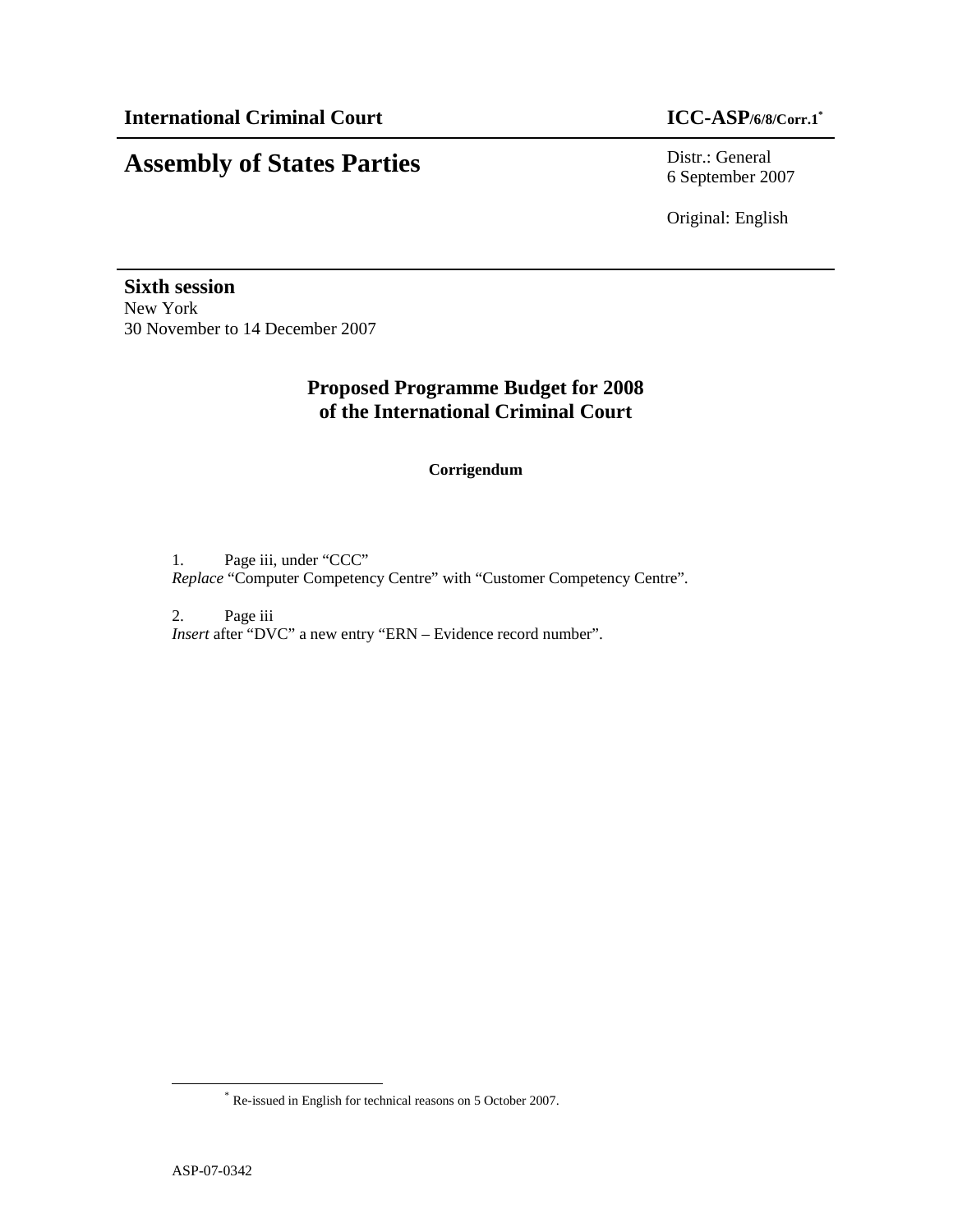### 3. Page 14

*Replace* tables 2 and 3 with the following tables:

| Table 2. | Major Programme I: Proposed budget for 2008 |  |  |
|----------|---------------------------------------------|--|--|
|----------|---------------------------------------------|--|--|

|                                     |              | Expenditure 2006       |         |         | Approved budget 2007  |         |          | Proposed budget 2008        |          | Resource growth |         |
|-------------------------------------|--------------|------------------------|---------|---------|-----------------------|---------|----------|-----------------------------|----------|-----------------|---------|
| Judiciary                           |              | (thousands of euros)   |         |         | (thousands of euros)  |         |          | <i>(thousands of euros)</i> |          |                 |         |
|                                     | <b>Basic</b> | Situation-<br>related  | Total   | Basic   | Situation-<br>related | Total   | Basic    | Situation-<br>related       | Total    | Amount          | $\%$    |
| Judges                              | 2,971.4      |                        | 2,971.4 | 5,833.1 |                       | 5,833.1 | 6,269.7  |                             | 6,269.7  | 436.6           | 7.5     |
| Professional staff                  |              | No breakdown available |         | 2,094.9 | 382.9                 | 2,477.8 | 2,440.0  | 386.9                       | 2,826.9  | 349.1           | 14.1    |
| General Service staff               |              |                        |         | 755.8   | 171.9                 | 927.7   | 792.3    | 178.8                       | 971.1    | 43.4            | 4.7     |
| Subtotal staff                      | 2,238.7      | 127.0                  | 2,365.7 | 2,850.7 | 554.8                 | 3,405.5 | 3,232.3  | 565.7                       | 3,798.0  | 392.5           | 11.5    |
| General temporary assistance        | 167.6        | 24.4                   | 192.0   | 96.5    | 90.0                  | 186.5   | 317.4    |                             | 317.4    | 130.9           | 70.2    |
| Consultants                         | 11.7         |                        | 11.7    | 35.0    |                       | 35.0    | 26.4     |                             | 26.4     | $-8.6$          | $-24.6$ |
| Subtotal other staff                | 179.3        | 24.4                   | 203.7   | 131.5   | 90.0                  | 221.5   | 343.8    |                             | 343.8    | 122.3           | 55.2    |
| Travel                              | 116.5        |                        | 116.5   | 188.5   | 70.0                  | 258.5   | 227.0    | 34.4                        | 261.4    | 2.9             | 1.1     |
| Hospitality                         | 10.7         |                        | 10.7    | 11.0    |                       | 11.0    | 11.0     |                             | 11.0     |                 |         |
| Contractual services incl. training | 76.4         |                        | 76.4    | 30.7    |                       | 30.7    | 25.5     |                             | 25.5     | $-5.2$          | $-16.9$ |
| General operating expenses          | 20.5         |                        | 20.5    | 47.0    |                       | 47.0    | 74.3     |                             | 74.3     | 27.3            | 58.1    |
| Supplies and materials              | 2.3          |                        | 2.3     | 5.0     |                       | 5.0     | 5.0      |                             | 5.0      |                 |         |
| Furniture and equipment             | 101.5        |                        | 101.5   | 10.0    |                       | 10.0    | 10.0     |                             | 10.0     |                 |         |
| Subtotal non-staff                  | 327.9        |                        | 327.9   | 292.2   | 70.0                  | 362.2   | 352.8    | 34.4                        | 387.2    | 25.0            | 6.9     |
| Distributed maintenance             |              |                        |         | 155.9   | 21.0                  | 176.9   | 133.5    | 13.5                        | 147.0    | $-29.9$         | $-16.9$ |
| <b>Total</b>                        | 5,717.3      | 151.4                  | 5,868.7 | 9,263.4 | 735.8                 | 9,999.2 | 10,332.1 | 613.6                       | 10,945.7 | 946.5           | 9.5     |

### **Table 3. Major Programme I: Proposed staffing for 2008**

|            | <b>Judiciary</b>  | <b>USG</b> | ASG | $D-2$ | $D-1$ | $P-5$       | $P-4$              | $P-3$ | $P-2$ | $P-1$ | Total P-staff<br>and above | GS-PL | GS-OL | Total<br>$GS$ -staff | Total staff |
|------------|-------------------|------------|-----|-------|-------|-------------|--------------------|-------|-------|-------|----------------------------|-------|-------|----------------------|-------------|
| Existing   | <b>Basic</b>      |            |     |       |       | $\sim$<br>∠ |                    | 20    |       |       | 24                         |       | 12    | 13                   | 37          |
|            | Situation-related |            |     |       |       |             | $\mathcal{L}$<br>∠ |       |       |       |                            |       |       | w                    | 6           |
|            | Subtotal          |            |     |       |       |             |                    | 20    |       |       | 27                         |       | 15    | 16                   | 43          |
| New        | Basic             |            |     |       |       |             |                    |       |       |       |                            |       |       |                      |             |
|            | Situation-related |            |     |       |       |             |                    |       |       |       |                            |       |       |                      |             |
|            | Subtotal          |            |     |       |       |             |                    |       |       |       |                            |       |       |                      |             |
|            | <b>Basic</b>      |            |     |       |       |             |                    | -1    |       |       |                            |       |       |                      |             |
| Redeployed | Situation-related |            |     |       |       |             |                    |       |       |       |                            |       |       |                      |             |
| /Returned  | Subtotal          |            |     |       |       |             |                    | $-I$  |       |       |                            |       |       |                      |             |
|            | Total             |            |     |       |       | $\sim$      | $\mathcal{D}$      | 19    | ◠     |       | 27                         |       | 15    | 16                   | 43          |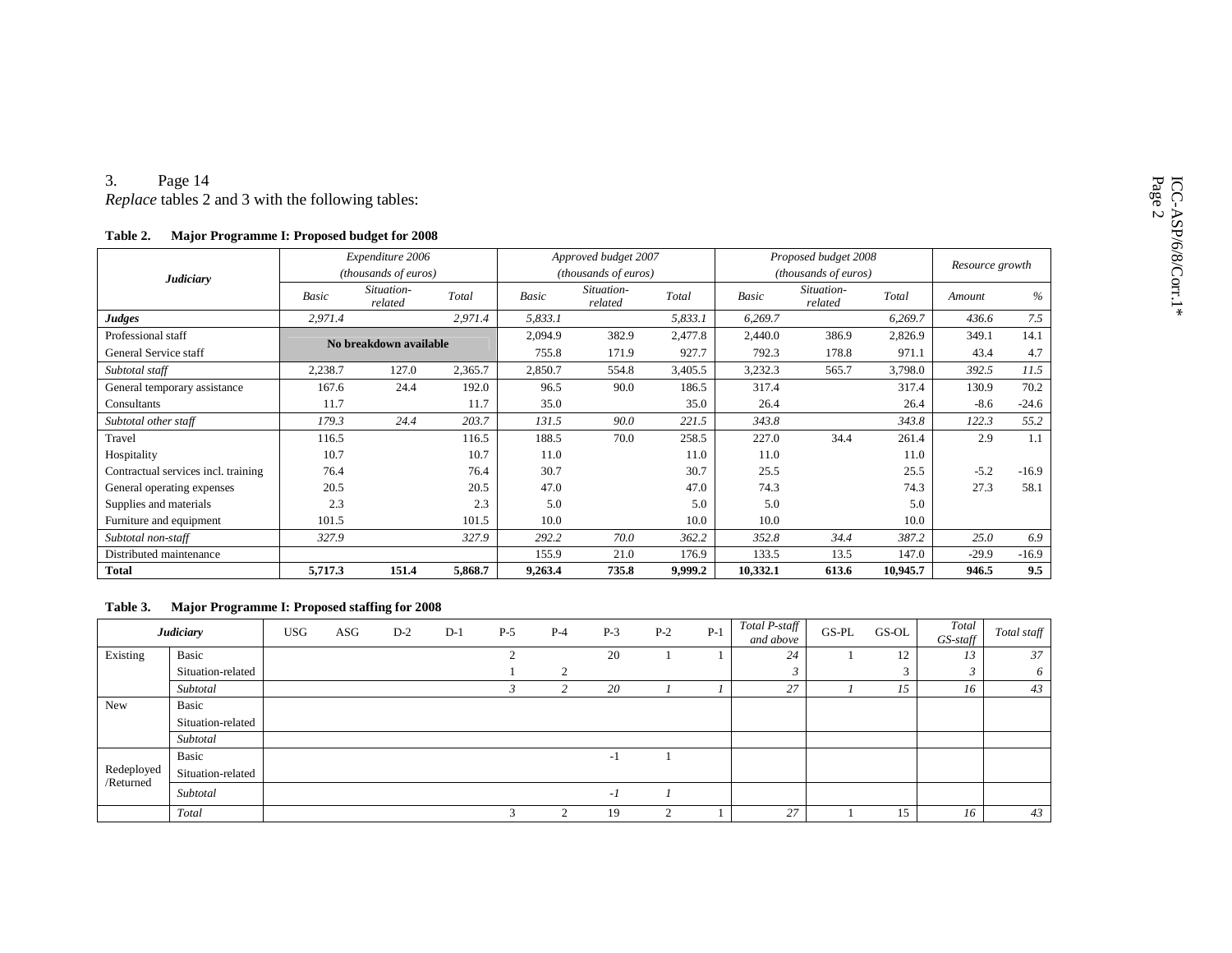### 4.Page 22

*Replace* tables 7 and 8 with the following tables:

### **Table 7. Programme 1200: Proposed budget for 2008**

|                                     |         | Expenditure 2006       |         |         | Approved budget 2007  |         |         | Proposed budget 2008  |         | Resource growth |         |
|-------------------------------------|---------|------------------------|---------|---------|-----------------------|---------|---------|-----------------------|---------|-----------------|---------|
| <b>Chambers</b>                     |         | (thousands of euros)   |         |         | (thousands of euros)  |         |         | (thousands of euros)  |         |                 |         |
|                                     | Basic   | Situation-<br>related  | Total   | Basic   | Situation-<br>related | Total   | Basic   | Situation-<br>related | Total   | Amount          | %       |
| Judges                              | 2,360.3 |                        | 2,360.3 | 4,777.1 |                       | 4,777.1 | 5,010.7 |                       | 5,010.7 | 233.6           | 4.9     |
| Professional staff                  |         | No breakdown available |         | 1,287.9 | 382.9                 | 1,670.8 | 1,582.4 | 386.9                 | 1.969.3 | 298.5           | 17.9    |
| General Service staff               |         |                        |         | 458.4   | 171.9                 | 630.3   | 476.8   | 178.8                 | 655.6   | 25.3            | 4.0     |
| Subtotal staff                      | 1.494.9 | 127.0                  | 1,621.9 | 1,746.3 | 554.8                 | 2,301.1 | 2,059.2 | 565.7                 | 2,624.9 | 323.8           | 14.1    |
| General temporary assistance        | 112.7   | 24.1                   | 136.8   | 50.0    | 90.0                  | 140.0   | 250.8   |                       | 250.8   | 110.8           | 79.1    |
| Subtotal other staff                | 112.7   | 24.1                   | 136.8   | 50.0    | 90.0                  | 140.0   | 250.8   |                       | 250.8   | 110.8           | 79.1    |
| Travel                              | 64.5    |                        | 64.5    | 92.2    | 70.0                  | 162.2   | 126.1   | 34.4                  | 160.5   | $-1.7$          | $-1.0$  |
| Hospitality                         | 0.9     |                        | 0.9     | 1.0     |                       | 1.0     | 1.0     |                       | 1.0     |                 |         |
| Contractual services incl. training | 9.9     |                        | 9.9     | 14.7    |                       | 14.7    | 15.5    |                       | 15.5    | 0.8             | 5.4     |
| General operating expenses          |         |                        |         |         |                       |         | 21.0    |                       | 21.0    | 21.0            |         |
| Furniture and equipment             | 63.7    |                        | 63.7    | 10.0    |                       | 10.0    | 10.0    |                       | 10.0    |                 |         |
| Subtotal non-staff                  | 139.0   |                        | 139.0   | 117.9   | 70.0                  | 187.9   | 173.6   | 34.4                  | 208.0   | 20.1            | 10.7    |
| Distributed maintenance             |         |                        |         | 101.1   | 21.0                  | 122.1   | 86.6    | 13.5                  | 100.1   | $-22.0$         | $-18.0$ |
| <b>Total</b>                        | 4,106.9 | 151.1                  | 4,258.0 | 6,792.4 | 735.8                 | 7,528.2 | 7,580.9 | 613.6                 | 8,194.5 | 666.3           | 8.9     |

### **Table 8. Programme 1200: Proposed staffing for 2008**

|          | <b>Chambers</b>   | <b>USG</b> | ASG. | $D-2$ | $D-1$ | $P-5$ | $P-4$ | $P-3$ | $P-2$ | $P-1$ | Total P-staff<br>and above | $GS-PL$ | GS-OL | Total<br>$GS\text{-}staff$ | Total staff |
|----------|-------------------|------------|------|-------|-------|-------|-------|-------|-------|-------|----------------------------|---------|-------|----------------------------|-------------|
| Existing | Basic             |            |      |       |       |       |       | 16    |       |       | 16                         |         |       |                            | 24          |
|          | Situation-related |            |      |       |       |       |       |       |       |       |                            |         |       |                            | 6           |
|          | Subtotal          |            |      |       |       |       |       | 16    |       |       | 19                         |         | 11    | - 11                       | 30          |
| New      | Basic             |            |      |       |       |       |       |       |       |       |                            |         |       |                            |             |
|          | Situation-related |            |      |       |       |       |       |       |       |       |                            |         |       |                            |             |
|          | Subtotal          |            |      |       |       |       |       |       |       |       |                            |         |       |                            |             |
|          | Total             |            |      |       |       |       |       | 16    |       |       | 19                         |         | 11    |                            | 30          |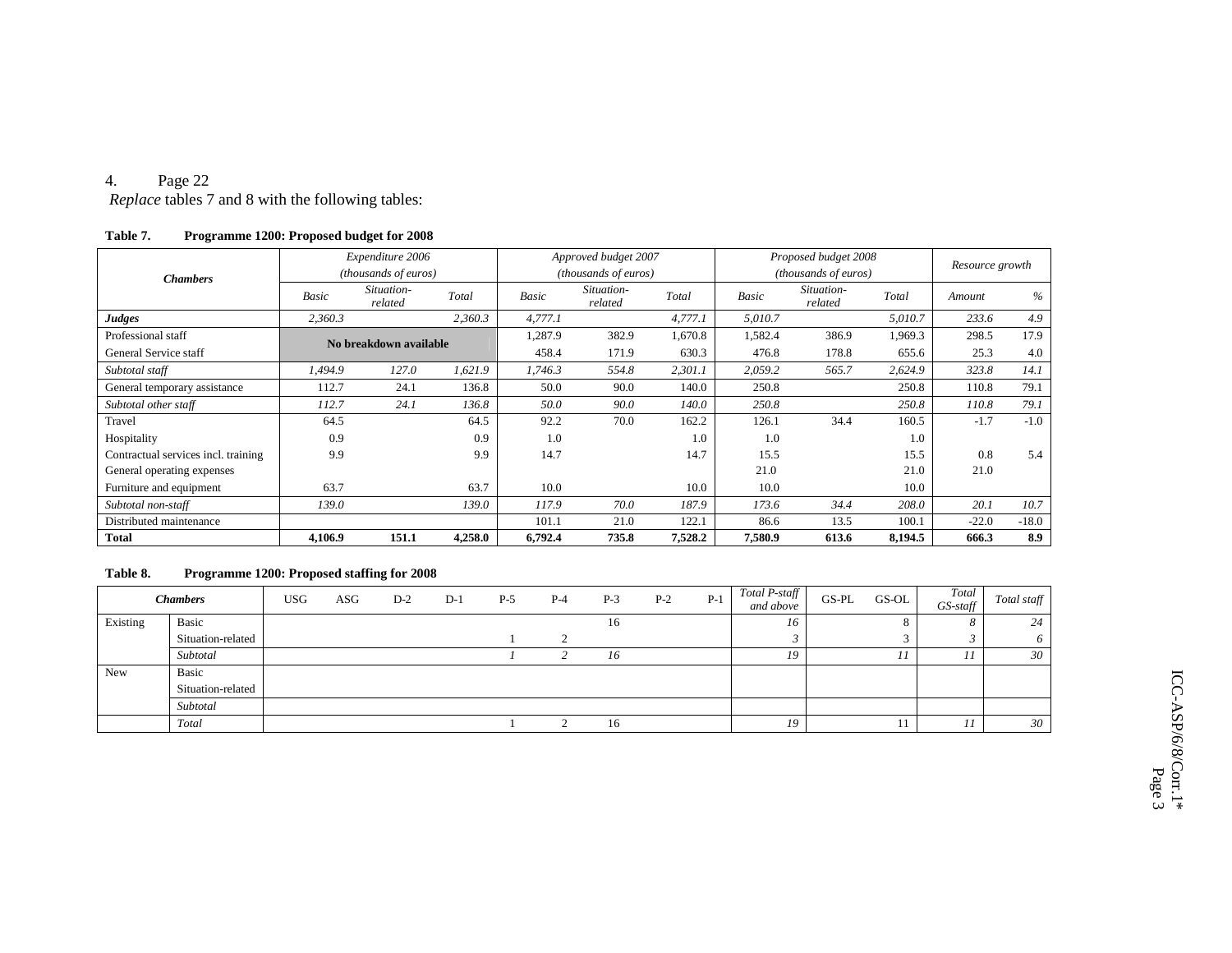| Table 10. | <b>Major Programme II: Proposed budget for 2008</b> |  |  |  |
|-----------|-----------------------------------------------------|--|--|--|
|-----------|-----------------------------------------------------|--|--|--|

| 5.<br>Page 26<br><i>Replace</i> tables 10 and 11 with the following tables: |              |                        |          |              |                       |          |              |                       |          |                 |         |
|-----------------------------------------------------------------------------|--------------|------------------------|----------|--------------|-----------------------|----------|--------------|-----------------------|----------|-----------------|---------|
| Major Programme II: Proposed budget for 2008<br>Table 10.                   |              |                        |          |              |                       |          |              |                       |          |                 |         |
|                                                                             |              | Expenditure 2006       |          |              | Approved budget 2007  |          |              | Proposed budget 2008  |          | Resource growth |         |
| <b>Office of the Prosecutor</b>                                             |              | (thousands of euros)   |          |              | (thousands of euros)  |          |              | (thousands of euros)  |          |                 |         |
|                                                                             | <b>Basic</b> | Situation-<br>related  | Total    | <b>Basic</b> | Situation-<br>related | Total    | <b>Basic</b> | Situation-<br>related | Total    | Amount          | $\%$    |
| Professional staff                                                          |              | No breakdown available |          | 3,525.1      | 9,370.0               | 12,895.1 | 3,689.4      | 10,622.6              | 14,312.0 | 1,416.9         | 11.0    |
| General Service staff                                                       |              |                        |          | 933.7        | 2,610.4               | 3,544.1  | 977.4        | 2,707.2               | 3,684.6  | 140.5           | 4.0     |
| Subtotal staff                                                              | 3,628.7      | 6,313.1                | 9,941.8  | 4,458.8      | 11,980.4              | 16,439.2 | 4,666.8      | 13,329.8              | 17,996.6 | 1,557.4         | 9.5     |
| General temporary assistance                                                | 483.7        | 2,813.4                | 3,297.1  | 36.1         | 3,194.5               | 3,230.6  | 40.5         | 3,513.6               | 3,554.1  | 323.5           | 10.0    |
| Temporary assistance for meetings                                           | 3.0          | 26.3                   | 29.3     |              |                       |          |              |                       |          |                 |         |
| Overtime                                                                    |              | 3.0                    | 3.0      | 15.0         |                       | 15.0     | 15.0         |                       | 15.0     |                 |         |
| Consultants                                                                 | 38.3         | 160.7                  | 199.0    |              | 77.9                  | 77.9     |              | 67.8                  | 67.8     | $-10.1$         | $-13.0$ |
| Subtotal other staff                                                        | 525.0        | 3,003.4                | 3.528.4  | 51.1         | 3.272.4               | 3,323.5  | 55.5         | 3,581.4               | 3.636.9  | 313.4           | 9.4     |
| Travel                                                                      | 130.0        | 1,546.0                | 1,676.0  | 175.7        | 1,893.7               | 2,069.4  | 180.0        | 1,812.7               | 1,992.7  | $-76.7$         | $-3.7$  |
| Hospitality                                                                 | 8.3          |                        | 8.3      | 10.0         |                       | 10.0     | 10.0         |                       | 10.0     |                 |         |
| Contractual services incl. training                                         | 122.4        | 471.5                  | 593.9    | 51.2         | 390.5                 | 441.7    | 51.2         | 309.5                 | 360.7    | $-81.0$         | $-18.3$ |
| General operating expenses                                                  |              | 171.6                  | 171.6    |              | 160.5                 | 160.5    |              | 274.6                 | 274.6    | 114.1           | 71.1    |
| Supplies and materials                                                      | 31.5         | 78.4                   | 109.9    | 53.0         | 88.2                  | 141.2    | 53.0         | 48.0                  | 101.0    | $-40.2$         | $-28.5$ |
| Furniture and equipment                                                     | 44.1         | 221.5                  | 265.6    |              | 50.0                  | 50.0     |              | 30.0                  | 30.0     | $-20.0$         | $-40.0$ |
| Subtotal non-staff                                                          | 336.3        | 2,489.0                | 2,825.3  | 289.9        | 2,582.9               | 2,872.8  | 294.2        | 2,474.8               | 2,769.0  | $-103.8$        | $-3.6$  |
| Distributed maintenance                                                     |              |                        |          | 202.3        | 533.1                 | 735.4    | 219.6        | 508.9                 | 728.5    | $-6.9$          | $-0.9$  |
| <b>Total</b>                                                                | 4.490.0      | 11,805.5               | 16,295.5 | 5,002.1      | 18.368.8              | 23,370.9 | 5,236.1      | 19,894.9              | 25,131.0 | 1.760.1         | 7.5     |

### **Table 11. Major Programme II: Proposed staffing for 2008**

|          | <b>Office of the Prosecutor</b> | <b>USG</b> | ASG | $D-2$ | $D-1$ | $P-5$ | $P-4$ | $P-3$ | $P-2$ | $P-1$ | Total P-staff<br>and above | $GS-PL$ | GS-OL | Total<br>$GS$ -staff | Total staff |
|----------|---------------------------------|------------|-----|-------|-------|-------|-------|-------|-------|-------|----------------------------|---------|-------|----------------------|-------------|
| Existing | <b>Basic</b>                    |            |     |       |       |       |       |       |       |       | 31                         |         | 16    |                      | 48          |
|          | Situation-related               |            |     |       |       | 4     | 21    | 33    | 34    | 12    | 104                        |         | 48    | 48                   | 152         |
|          | Subtotal                        |            |     |       |       | 10    | 27    | 40    | 40    | 12    | 135                        |         | 64    | 65                   | 200         |
| New      | <b>Basic</b>                    |            |     |       |       |       |       |       |       |       |                            |         |       |                      |             |
|          | Situation-related               |            |     |       |       |       |       |       |       |       |                            |         |       |                      | 6           |
|          | Subtotal                        |            |     |       |       |       |       |       |       |       |                            |         |       |                      | 6           |
|          | Total                           |            |     |       |       | 10    | 27    | 42    | 43    | 14    | 141                        |         | 64    | 65                   | 206         |